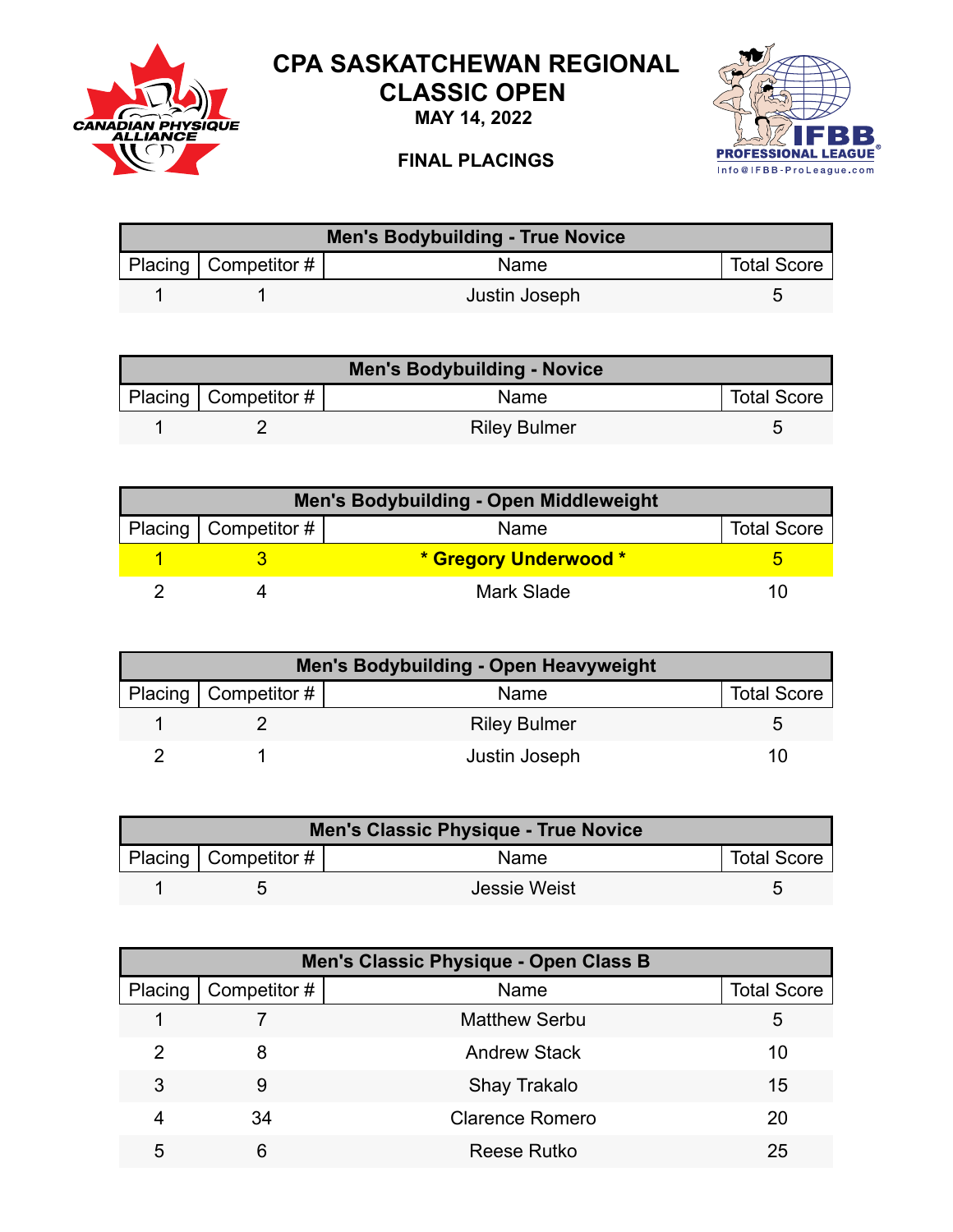| <b>Men's Physique - True Novice</b> |                        |                     |                    |  |
|-------------------------------------|------------------------|---------------------|--------------------|--|
|                                     | Placing   Competitor # | Name                | <b>Total Score</b> |  |
|                                     |                        | Nickloid Mesalucha  | 5                  |  |
|                                     | 12                     | Sifredo Mojica      | 10                 |  |
| 3                                   | 10                     | Chris Ibach         | 15                 |  |
|                                     | 13                     | <b>Chris Waters</b> | 20                 |  |

| <b>Men's Physique - Novice</b> |                          |                      |                    |
|--------------------------------|--------------------------|----------------------|--------------------|
|                                | Placing   Competitor $#$ | Name                 | <b>Total Score</b> |
|                                |                          | <b>Daniel Singer</b> |                    |

| Men's Physique - Open Class A |                              |                    |                    |  |
|-------------------------------|------------------------------|--------------------|--------------------|--|
|                               | Placing $\vert$ Competitor # | Name               | <b>Total Score</b> |  |
|                               |                              | Nickloid Mesalucha |                    |  |
|                               |                              | Chris Ibach        | 10                 |  |
| 3                             | 15                           | Evan Wall          | 15                 |  |

| <b>Men's Physique - Open Class B</b> |                        |                        |                    |  |
|--------------------------------------|------------------------|------------------------|--------------------|--|
|                                      | Placing   Competitor # | Name                   | <b>Total Score</b> |  |
|                                      |                        | * Andrew Stack *       | 5                  |  |
|                                      |                        | Shay Trakalo           | 10                 |  |
| 3                                    | 14                     | Daniel Singer          | 15                 |  |
|                                      | 16                     | <b>Faycal Zaghloul</b> |                    |  |

| <b>Women's Figure - True Novice</b> |                          |                   |                    |  |
|-------------------------------------|--------------------------|-------------------|--------------------|--|
|                                     | Placing   Competitor $#$ | Name              | <b>Total Score</b> |  |
|                                     |                          | Kristen Polischuk |                    |  |

| <b>Women's Figure - Novice</b> |                        |                   |                    |
|--------------------------------|------------------------|-------------------|--------------------|
|                                | Placing   Competitor # | <b>Name</b>       | <b>Total Score</b> |
|                                |                        | Kristen Polischuk |                    |

| <b>Women's Figure - Open</b> |                          |                          |                    |  |
|------------------------------|--------------------------|--------------------------|--------------------|--|
|                              | Placing   Competitor $#$ | Name                     | <b>Total Score</b> |  |
|                              |                          | <b>Kristen Polischuk</b> |                    |  |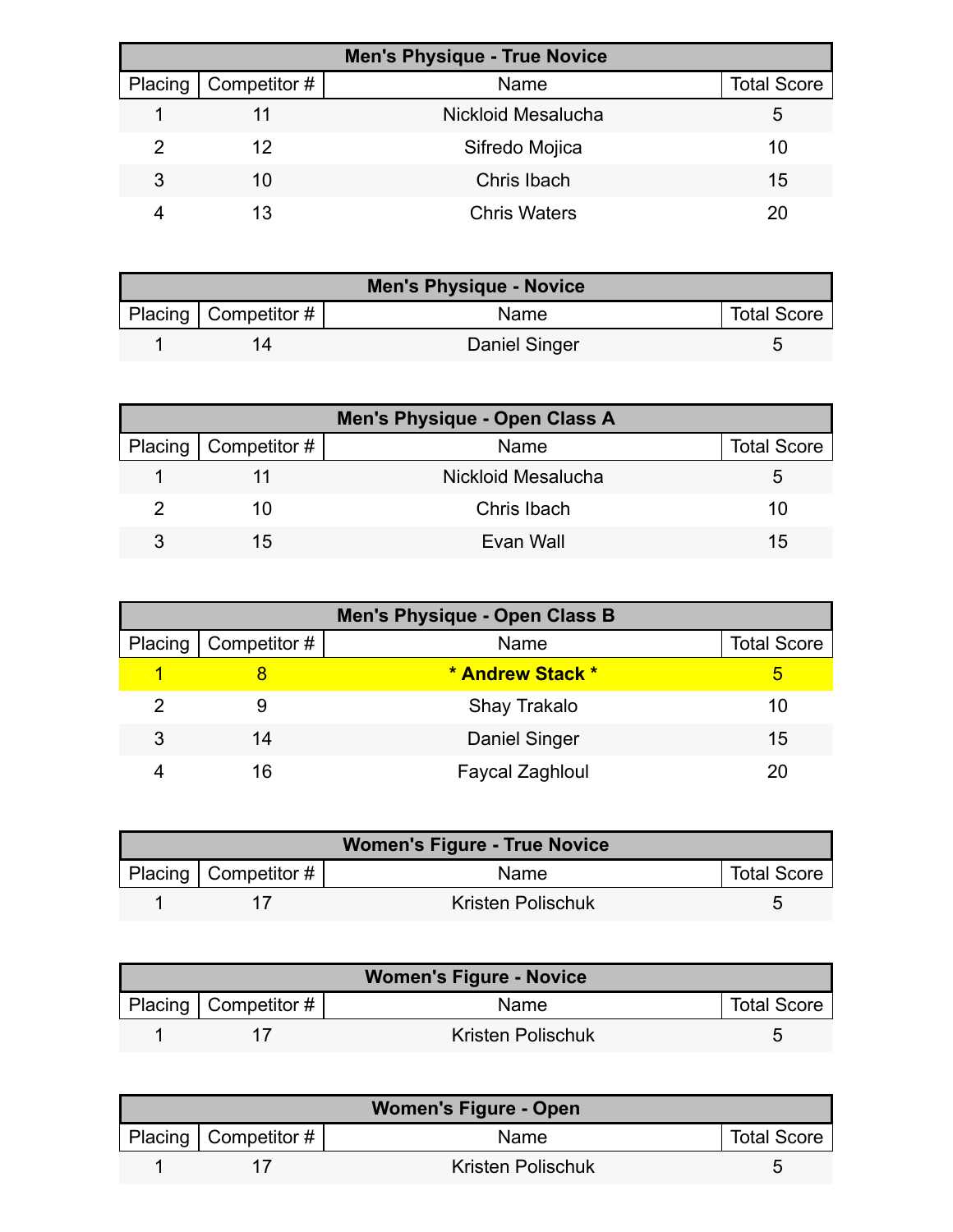| <b>Women's Wellness - Open</b> |                        |                  |                    |  |
|--------------------------------|------------------------|------------------|--------------------|--|
|                                | Placing   Competitor # | Name             | <b>Total Score</b> |  |
|                                |                        | Desiree Deis     |                    |  |
|                                | 1 Q                    | Jessica Mcintyre | 10                 |  |

| <b>Women's Bikini - True Novice</b> |                          |                         |                    |  |
|-------------------------------------|--------------------------|-------------------------|--------------------|--|
|                                     | Placing   Competitor $#$ | Name                    | <b>Total Score</b> |  |
|                                     |                          | <b>Melissa Harrower</b> |                    |  |
|                                     |                          | Lisa Frazer             | 10                 |  |

| <b>Women's Bikini - Novice</b> |                        |                         |                    |  |
|--------------------------------|------------------------|-------------------------|--------------------|--|
|                                | Placing   Competitor # | Name                    | <b>Total Score</b> |  |
|                                |                        | <b>Melissa Harrower</b> |                    |  |
|                                | 44                     | Jenna Engel             | 10                 |  |

| Women's Bikini - Masters 55+ |                        |                            |                    |  |
|------------------------------|------------------------|----------------------------|--------------------|--|
|                              | Placing   Competitor # | <b>Name</b>                | <b>Total Score</b> |  |
|                              |                        | <b>Brenda Cheveldayoff</b> |                    |  |

| Women's Bikini - Masters 45+ |                              |                            |                    |  |
|------------------------------|------------------------------|----------------------------|--------------------|--|
|                              | Placing $\vert$ Competitor # | Name                       | <b>Total Score</b> |  |
|                              | 20                           | Lisa Frazer                |                    |  |
|                              | 24                           | Erin Wiedenhoeft           | 10                 |  |
|                              | 22                           | <b>Brenda Cheveldayoff</b> | 15                 |  |

| Women's Bikini - Masters 35+ |                     |                         |                    |  |
|------------------------------|---------------------|-------------------------|--------------------|--|
| Placing                      | $\mid$ Competitor # | Name                    | <b>Total Score</b> |  |
|                              | 25                  | Jillian Zorn            | 5                  |  |
|                              | 21                  | <b>Melissa Harrower</b> | 10                 |  |
| 3                            | 44                  | Jenna Engel             | 15                 |  |
|                              | 24                  | Erin Wiedenhoeft        | 20                 |  |